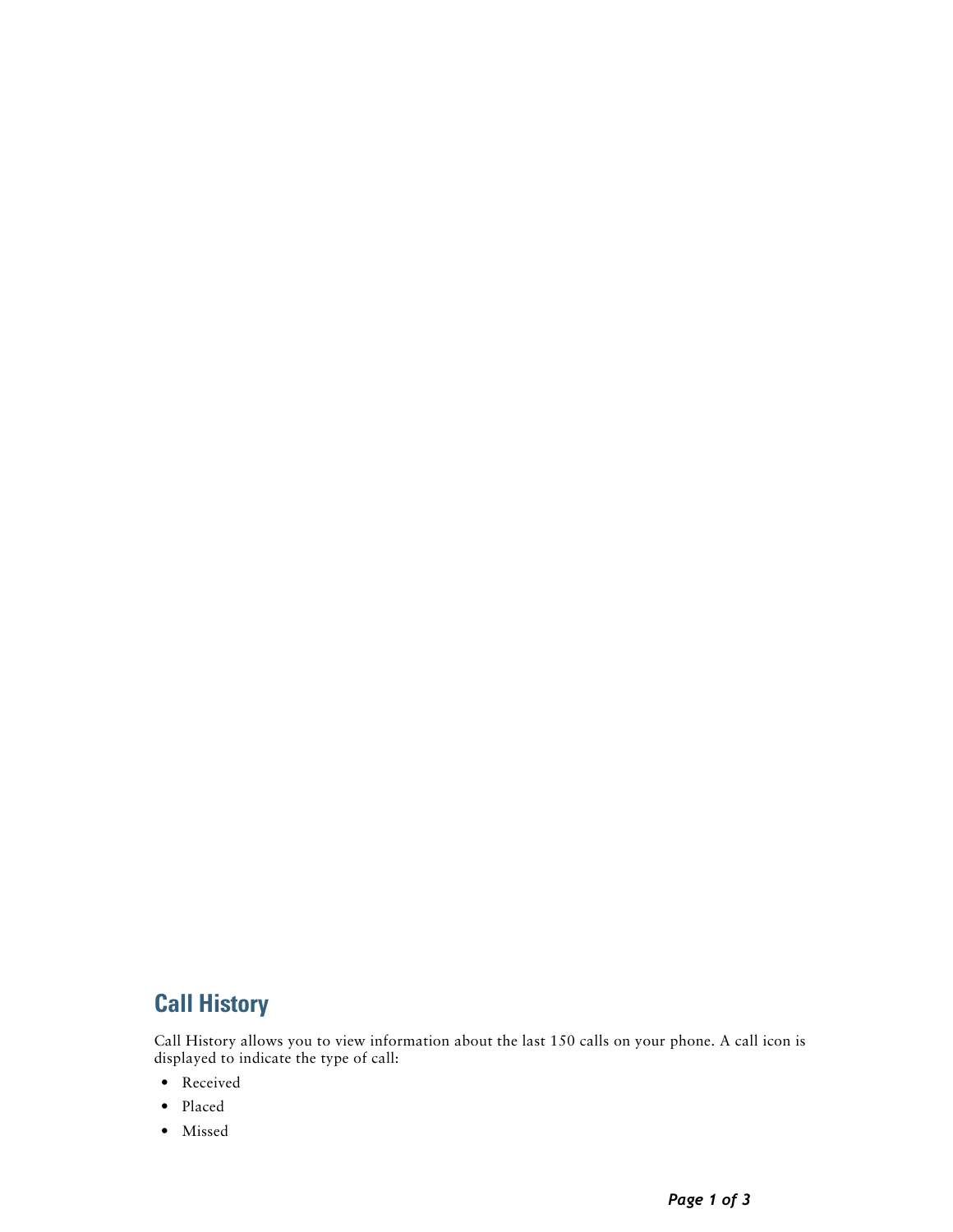The caller ID is displayed with the call icon. If the caller ID is unavailable, then the phone number is displayed. If the phone number is unavailable, then "Unknown" is displayed. All Call History items are integrated into one list and are ordered by time (latest to oldest). There is 150 call limit per phone and not per line. For example, if a phone has multiple lines, the 150 call limit is for all lines combined.

You can sort the Call History list by all lines, each line, or by missed calls. You can also dial a number directly from the Call History list.

# **View Call History**

- **1.** Press the **Applications** button  $\bullet$ .
- **2.** Select **Call History**. (Use the Navigation bar and button to scroll and select.)
- **3.** Select **All Lines** or the line that you want to view.
- **4.** Press the  $\leftarrow$  softkey to return to the Call History screen.

# **View Call Record Details**

- **1.** Press the **Applications** button  $\bullet$ .
- **2.** Select **Call History**. (Use the Navigation bar and button to scroll and select.)
- **3.** Select **All Lines** or the line that you want to view.
- **4.** Select a call record and press the **Details** softkey (you may need to press the **more** softkey first).
- **5.** Press the  $\leftarrow$  softkey to return to the Call History list.

# **Filter Call History**

- **1.** Press the **Applications** button  $\bullet$ .
- **2.** Select **Call History**. (Use the Navigation bar and button to scroll and select.)
- **3.** Select **All Lines** or the line that you want to view.
- **4.** The Call History list displays only the missed calls on the selected line.
- **5.** To view all calls in the Call History list, press the **All Calls** softkey.
- **6.** Press the  $\leftarrow$  softkey to return to the Call History screen.

# **Dial From Call History**

- **1.** Press the **Applications** button .
- **2.** Select **Call History**. (Use the Navigation bar and button to scroll and select.)
- **3.** Select **All Lines** or the line that you want to view.
- **4.** From the Call History list, select the call you want to dial and do one of the following:
	- **–** Press the **Call** softkey.
	- **–** Press the line key.